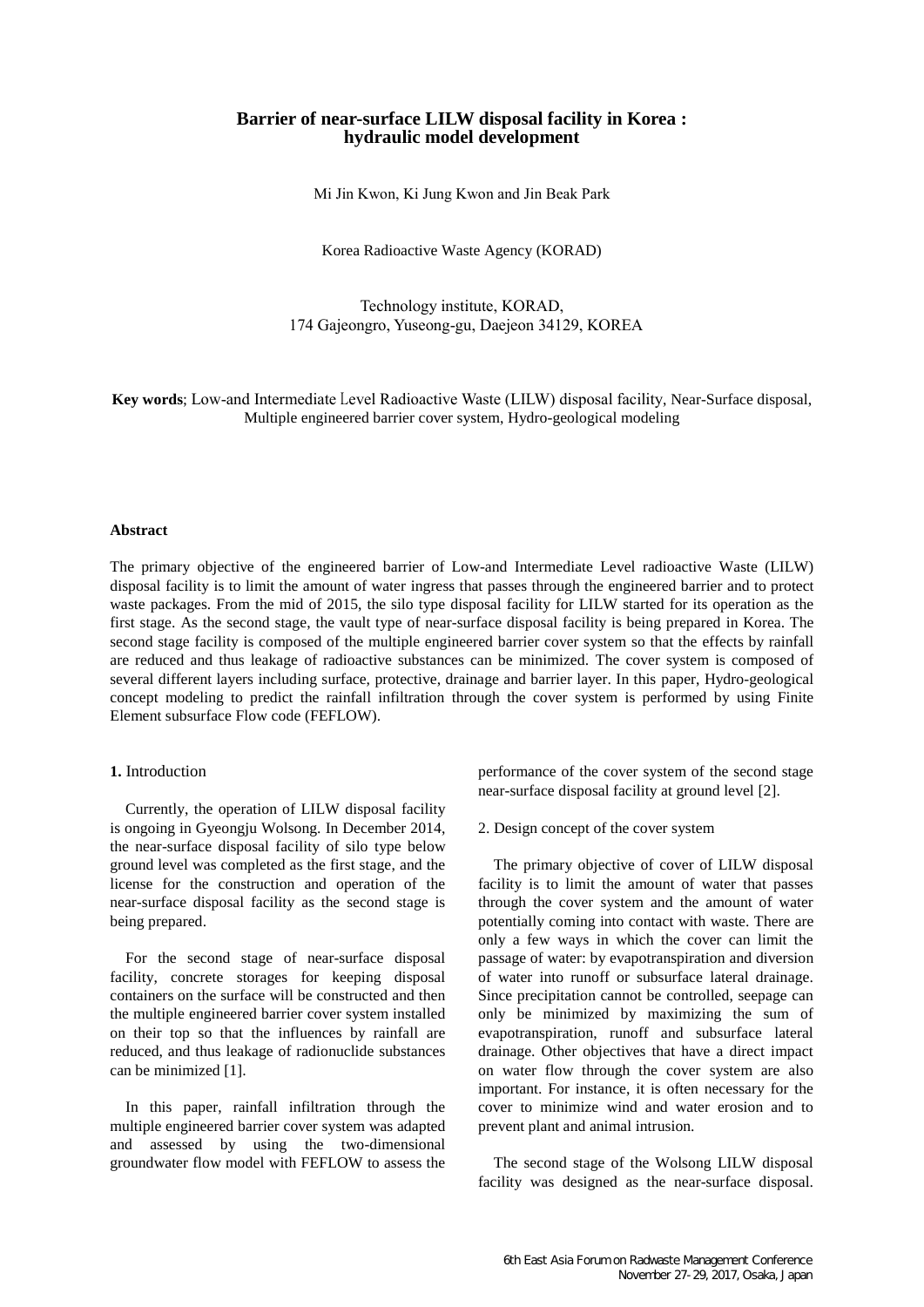The cover system is composed of multiple layers (surface layer, protective layer, drainage layer and barrier layer) as engineering barrier elements. The inclination of each layer should be set to more than 3 % gradient in order to minimize rainfall infiltration into the disposal vault. The permissible infiltration rate is 32 mm/year, and this rate was calculated taking into consideration the permeability of the barrier layer. Fig.1 shows the configuration of the cover system.



Figure 1. Configuration of multi-layer cover concept in the second stage LILW disposal facility

Table. 1 shows the composition and functional requirement of each layer. The function of each layer is as follows [3]:

Surface layer

The functions of surface layer are to manage runoff, minimizing erosion, maximizing evapotranspiration. It consists of silty sand.

Protective layer

A protective layer is placed directly below the surface layer. The combined layers function to protect underlying layers from degradation, which can occur by repeated freeze/thaw cycles, repeated excessive wetting/drying, plant, animal, or human intrusion.

The protective layer consists of gravelly sand and pea gravel.

Drainage layer

The function of the drainage layer is to collect water infiltrated through the surface and protective layers and to divert this water laterally. The drainage layer is composed of sand.

Barrier layer

The barrier layer is the most critical component, because this layer plays a role to limit water infiltration into disposal vault. Functional requirement of this layer is on the order of a few cm/year or less:  $10^{-7}$ cm≈3.2cm/year. The barrier layer is composed of clay.

| Table 1. Characteristics of cover materials for the |  |
|-----------------------------------------------------|--|
| second stage LILW disposal facility                 |  |

| Layer                                                     | <b>Characteristics</b>                                                                                                 |  |
|-----------------------------------------------------------|------------------------------------------------------------------------------------------------------------------------|--|
| Surface laver<br>(silty sand)                             | Slope : $3 \sim 5 \%$ (humid), $2 \%$ (arid)<br>Thickness: $>60cm$                                                     |  |
| <b>Protective laver</b><br>(gravelly sand,<br>pea gravel) | $[60-100$ cm(humid), 200 cm(arid)]<br>Erosion rate $:$ < 2 ton/acre/year<br><b>Resistant repeat freeze/thaw cycles</b> |  |
| <b>Filter laver</b><br>(flexible<br>membrane<br>liner)    | Slope : $>$ 3 %<br>Thickness: $>$ 30 cm<br>$K : > 10-2$ cm/s<br>Hydraulic transmissivity : $>$ 3.0 $\times$ 10-9 cm2/s |  |
| Drainage layer<br>(sand)                                  |                                                                                                                        |  |
| <b>Barrier</b> layer<br>(clay)                            | Thickness: $>60$ cm<br>Slope : $>$ 3 %<br>$K: < 1.0 \times 10-7$ cm/s(=3.2 cm/year)                                    |  |

## 3. Modeling concept

Two-dimensional analysis was performed on the cross-section as a full scale, which is in the short axis direction of the second stage near-surface disposal facility and a multiple engineered barrier disposal cover installed on top of the disposal storages.

The model was set up by extending 20 m to both the left and right sides of the model area and 50 m to the bottom where the groundwater was located in order to exclude external influences in assessing the rainfall infiltration through the disposal cover as follows Fig. 2.



Figure 2. Concept model of ground water flow modeling for the second stage LILW disposal facility

4. Input parameters for concept modeling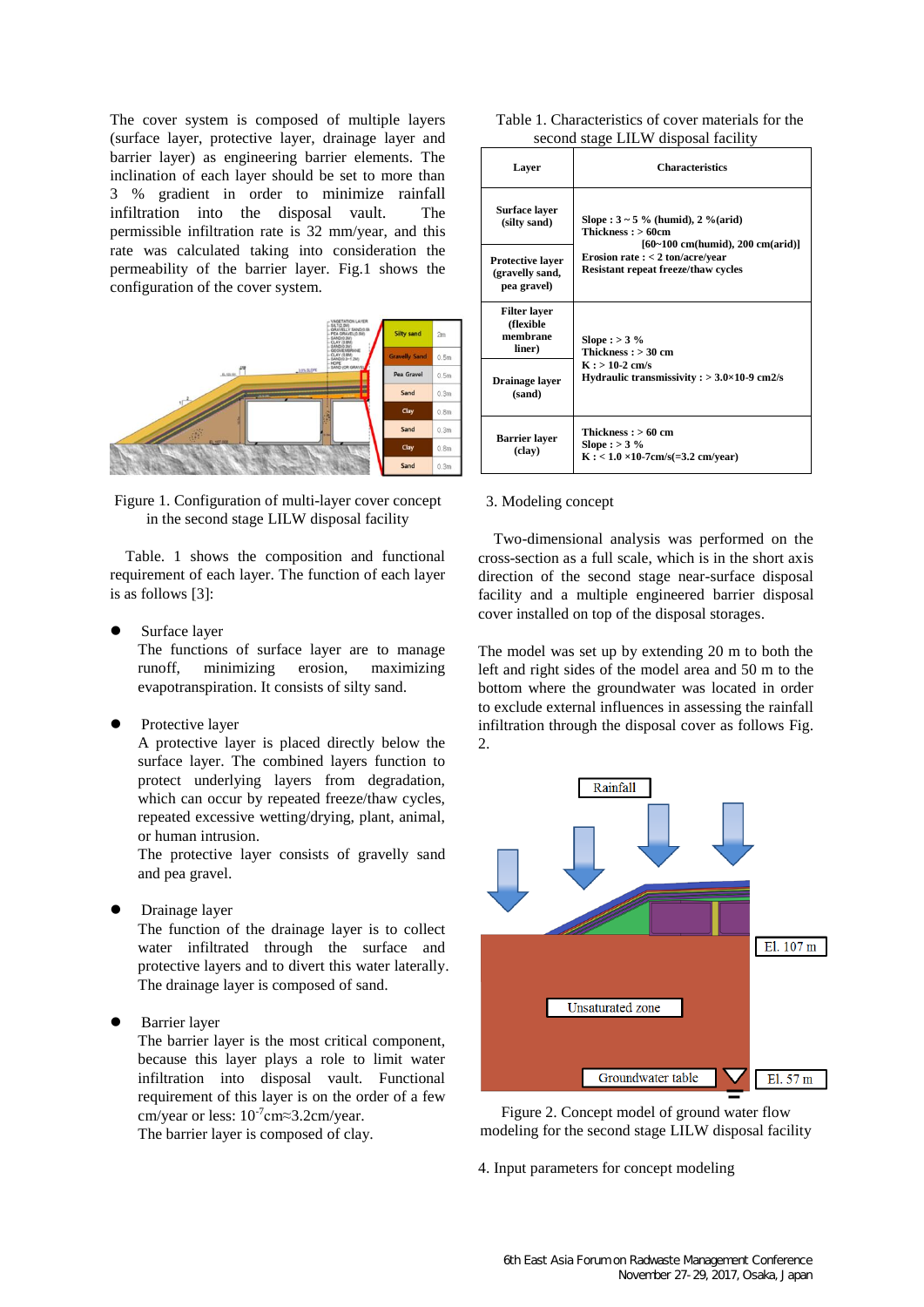### 4.1 Mesh generation

Fig. 3 shows that meshes are composed of a total of 29,194 elements using triangular elements of various sizes ranging from fine to coarse mesh in reflection of the design of the cover system. The model domain for cover system is subdivided into 9 areas reflecting the design so that characteristics of each layer can be applied. Base on the cover design, the second stage disposal facility has two-dimensional symmetry structure and for the numerical safety and computational efficiency, only the half of model area was simulated.



Figure 3. Mesh structure of numerical simulation

#### 4.2 Boundary conditions

The ground water flow model requires information about the head or head gradient at the boundaries of the model domain. To set the rain conditions, the rainfall data for 30 years of weather station located near the second stage LILW disposal facility was applied.

The recharge amount excluding evapotranspiration and surface runoff from rainfall was assumed to penetrate through the disposal cover, and thus estimated amount was 469 mm/year, which was 36.5 % of the average annual rainfall as follows Fig. 4. The rainfall reflected recharge rate was set as the top boundary condition of domain.



Figure 4. The average annual rainfall as the boundary condition

The bottom of domain was set as constant head boundary condition and the other boundary was set as no flow boundary. Fig. 5 shows the applied boundary conditions.



Figure 5. Applied boundary conditions for the calculation

#### 4.3 Hydraulic properties of cover

In this study, the hydraulic properties of cover given in the reference were applied. The hydraulic properties listed in Table. 2 [4].

| Table 2. Hydraulic properties considered for cover |                  |  |
|----------------------------------------------------|------------------|--|
|                                                    | as a multi-laver |  |

| as a mani niyor          |                                           |                           |                                           |                        |                                      |  |  |
|--------------------------|-------------------------------------------|---------------------------|-------------------------------------------|------------------------|--------------------------------------|--|--|
| Layer                    | <b>Water Content</b>                      |                           | <b>Van Genuchten</b><br><b>Parameters</b> |                        | <b>Saturated</b><br><b>Hydraulic</b> |  |  |
|                          | <b>Residual</b><br>$\left( \cdot \right)$ | <b>Saturated</b><br>$(-)$ | $\alpha$<br>$(cm-1)$                      | n<br>$\left( -\right)$ | Conductivity<br>(cm/s)               |  |  |
| <b>Silty</b><br>sand     | 0.1                                       | 0.47                      | 0.044                                     | 1.523                  | 1.00e-04                             |  |  |
| <b>Gravelly</b><br>sand  | 0.02                                      | 0.32                      | 0.1008                                    | 2.922                  | 1.00e-02                             |  |  |
| Pea<br>gravel            | 0.03                                      | 0.26                      | 4.695                                     | 2.572                  | $1.00e + 00$                         |  |  |
| Sand                     | 0.045                                     | 0.37                      | 0.0683                                    | 2.08                   | 3.00e-02                             |  |  |
| Clay                     | 0.0001                                    | 0.36                      | 0.0016                                    | 1.203                  | 1.00e-07                             |  |  |
| <b>Concrete</b><br>Vault | 0.08                                      | 0.40                      | 0.0063                                    | 1.08                   | $1.00e-8$                            |  |  |

The hydraulic property parameters were used as input data in numerical simulation. In order to reflect the fracture characteristics in unsaturated zone of the second disposal facility site, discrete fracture network modeling was conducted. The hydraulic conductivity derived from results of the discrete fracture network modeling was applied as the hydraulic conductivity of unsaturated zone. Fig. 6 shows the hydraulic conductivities of media.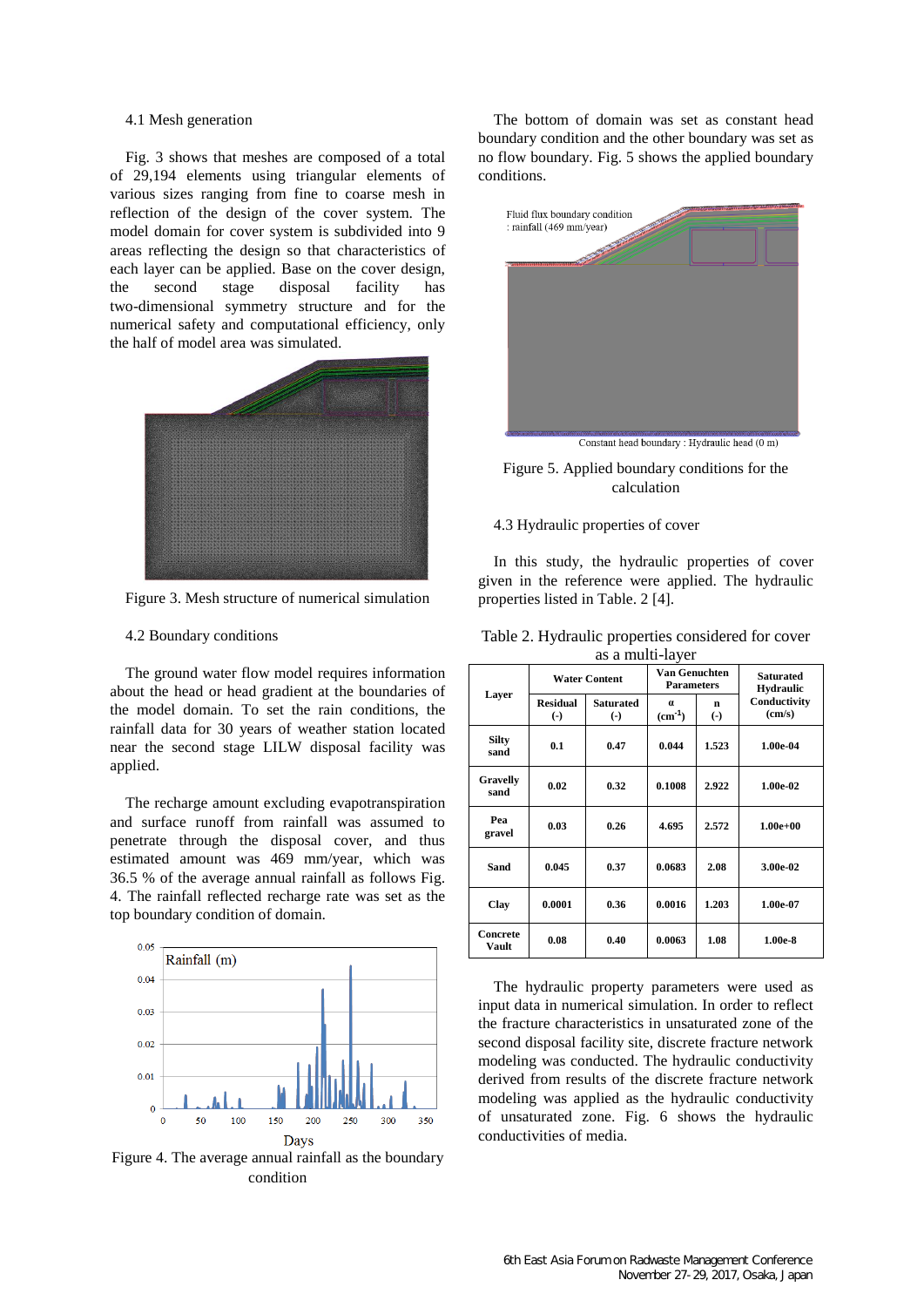

Figure 6. Distribution of hydraulic conductivity

5. Results of hydro-geological concept modeling

Fig. 7 show the change of saturation distribution over 300 years and it is possible to judge the behavior of infiltrated water based on simulation results (after 0, 100, 200, 300 years).





(d) Figure 7. Saturation distribution after 0 (a), 100 (b),

200 (c), 300(d) years, respectively

The percolation of infiltrated water proceeded at a very slow rate along with time. Infiltrated water collected in the sand layer at the lowermost part of the drainage layer (gravelly sand, pea gravel, sand) and most of infiltrated water flow through the slope. Hence, the amount of infiltration into the clay layer forming the lower part of the cover layer within 300

years was simulated as extremely insignificant.

## 6. Conclusion

To assess the performance of the multiple engineered barrier cover system in the second stage LILW disposal facility in Korea, KORAD developed the hydro-geological concept model. The hydraulic evaluation of the cover was conducted using FEFLOW. As hydraulic evaluation result for the cover system, the infiltration rate into the sand layer forming the lower part of the cover system was satisfied with the permissible infiltration rate.